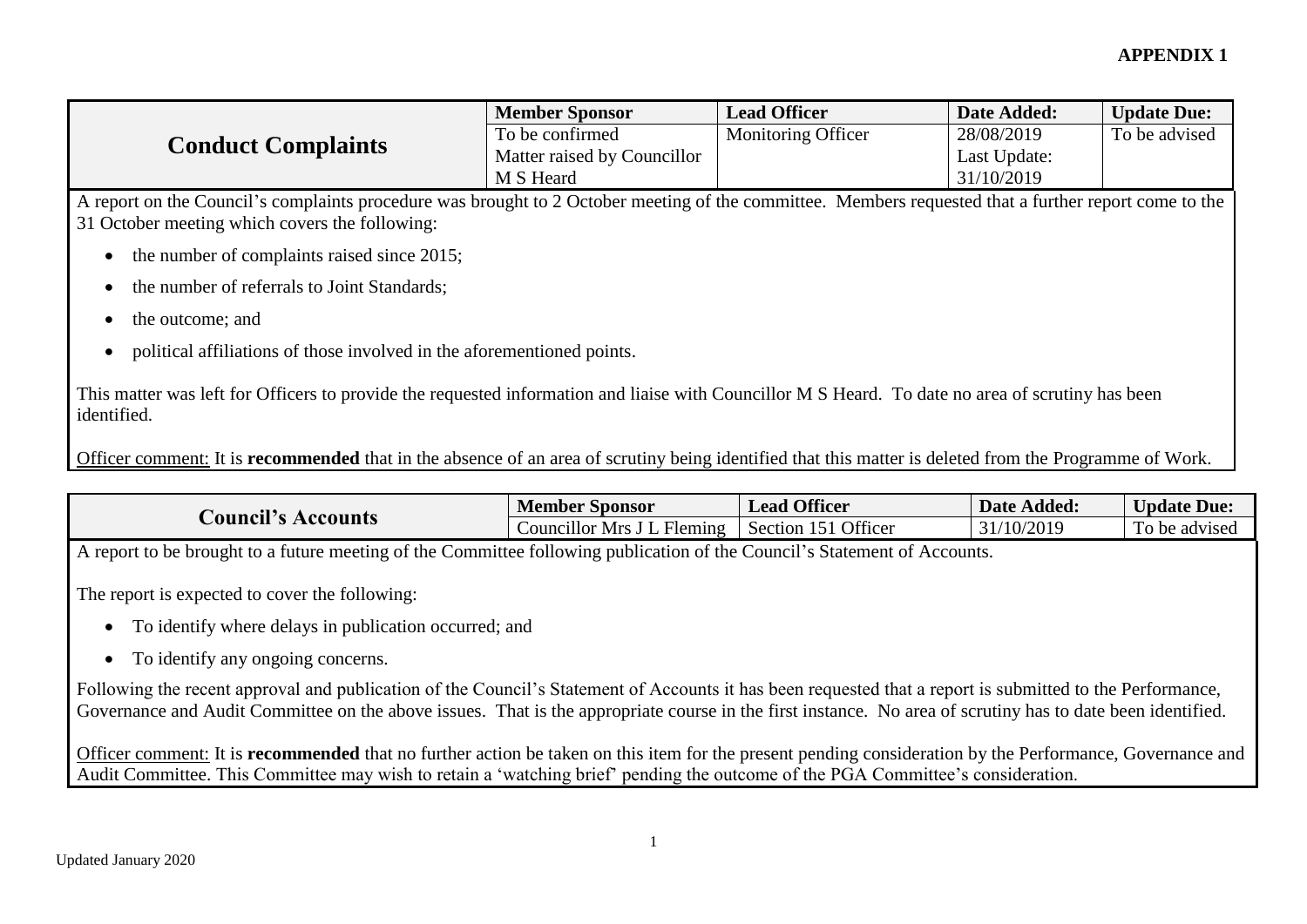## **2019 / 20 Programme of Work**

| <b>Monitoring of the</b><br><b>Organisational Change Programme</b>                                                                                     | <b>Member Sponsor</b>  | <b>Lead Officer</b>       | Date Added: | <b>Update Due:</b> |  |
|--------------------------------------------------------------------------------------------------------------------------------------------------------|------------------------|---------------------------|-------------|--------------------|--|
|                                                                                                                                                        | Councillor R H Siddall | Corporate Leadership Team | Update $-$  | To be advised      |  |
|                                                                                                                                                        |                        |                           | 31/10/2019  |                    |  |
| Following a review on the Programme of Work, Councillor R H Siddall has advised that he is continuing to examine documents and information provided to |                        |                           |             |                    |  |
| him with a view to identifying an area of scrutiny, and will report to a future meeting.                                                               |                        |                           |             |                    |  |

| <b>Provision of Car Parking:</b><br><b>Park and Ride Schemes within the District</b> | <b>Member Sponsor</b>                          | <b>Lead Officer</b>          | Date Added:              | <b>Update Due:</b> |
|--------------------------------------------------------------------------------------|------------------------------------------------|------------------------------|--------------------------|--------------------|
|                                                                                      | Councillor M W Helm<br>Councillor R P F Dewick | Director of Service Delivery | Update $-$<br>02/10/2019 | 12/12/2019         |

An update on the Tesco Park and Ride Scheme was provided to the meeting on 2 October 2019. Planning Officers have confirmed that the particular issue of concern to Members at the time – namely the provision and signposting of car parking spaces at the Tesco Store set aside to support the Park and Ride 'Bus Service, has been satisfied. In other words, the Planning Obligation (S106 Agreement) is being met. Any other issues around the provision and operation of the 'bus service will be dealt with through routine monitoring and reported to the Performance, Governance and Audit Committee as required. No area of scrutiny in relation to this matter or the S106 process has been identified.

Officer comment: It is **recommended** that this item be deleted from the Programme of Work.

| <b>Serutiny of the Application of the District</b><br><b>Council's Commercial Strategy</b> | <b>Member Sponsor</b> | <b>Lead Officer</b>       | Date Added:        | <b>Update Due:</b> |
|--------------------------------------------------------------------------------------------|-----------------------|---------------------------|--------------------|--------------------|
|                                                                                            | Councillor S J Nunn   | Corporate Leadership Team | 02/10/2019         | To be advised      |
|                                                                                            | Councillor M S Heard  |                           | Updated $31/10/19$ |                    |

At the last meeting it was noted that this was a new Strategy and that the Commercial Manager was due to start on 18 November 2019, therefore any scrutiny work at this stage may be premature. Of concern to Members was the process for agreeing commercial activity, decisions taken by Officers and the involvement of Members, the latter being important due to potential public reaction. It was pointed out that the Strategy detailed the process and it remained to be established whether it was being followed.

Officer comment: It is still felt that as the Commercial Strategy has only recently been approved, and the Commercial Manager recently appointed, any scrutiny work here would be premature. In the absence of an area of scrutiny being identified it is **recommended** that this item be deleted from the Programme of Work, although the Committee may wish to retain a 'watching brief'.